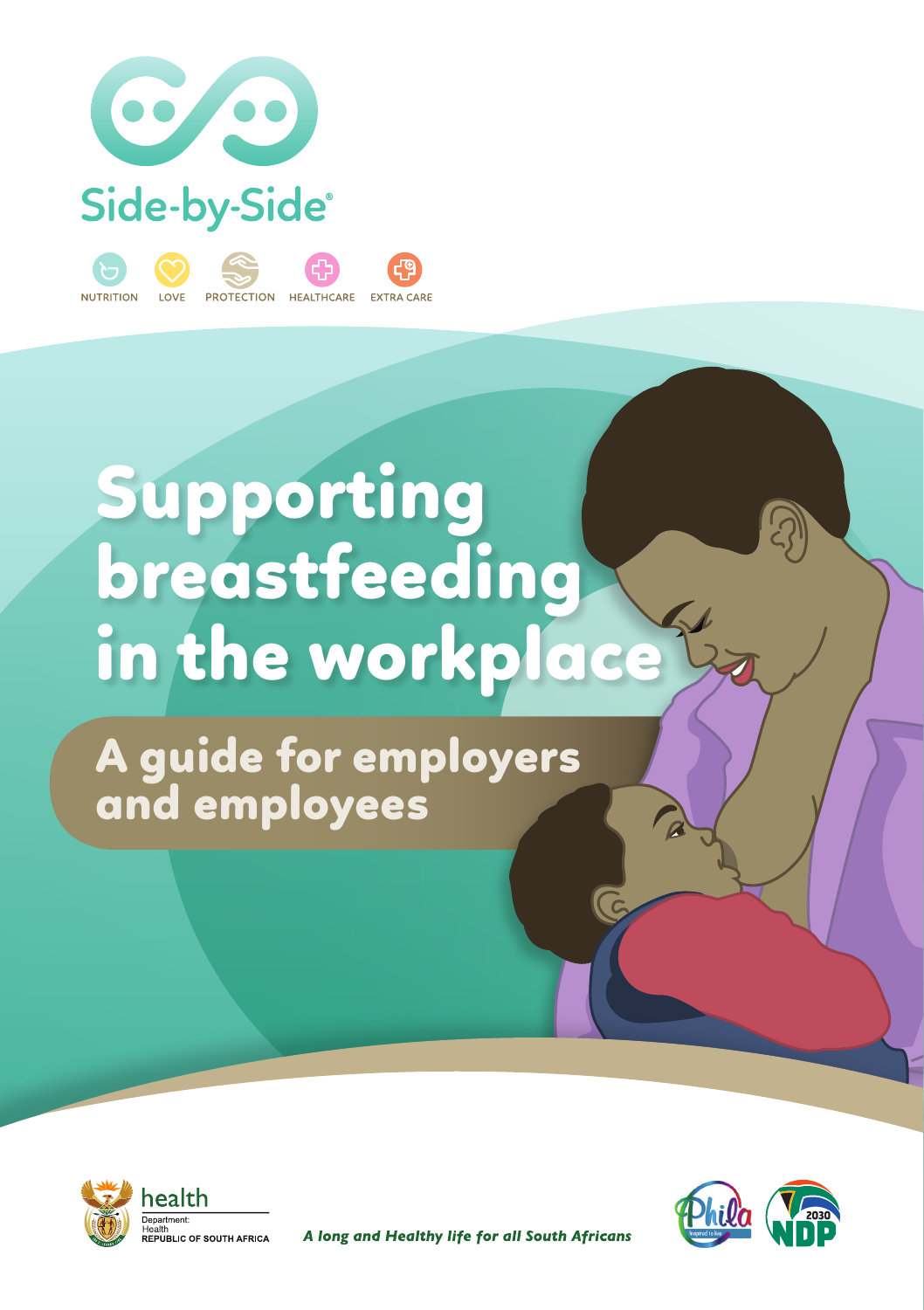

# How to use this guide

This guide was written to support the practice of breastfeeding in South African workplaces. It contains practical information for employers and managers of big, medium and small organisations on how they can create a breastfeeding-friendly workplace.



| contents                                                                           | page |
|------------------------------------------------------------------------------------|------|
| Why support breastfeeding in your workplace                                        |      |
| Ten steps to becoming a breastfeeding-friendly<br>work environment                 | 3    |
| Your workplace breastfeeding policy                                                | 8    |
| Expressing and storage of breastmilk in the<br>workplace                           | 10   |
| South African laws protecting pregnant women and<br>breastfeeding in the workplace | 14   |
| Other useful resources                                                             | 16   |
| References                                                                         |      |





# WHY SUPPORT BREASTFEEDING IN YOUR WORKPLACE

### **Breastfeeding is the best option**

Breastmilk is the best food for babies. It contains nutritional properties that can prevent illness and death in babies and young children. Breastmilk provides protection later on in life, as breastfed children have lower risks of noncommunicable diseases such as childhood obesity, diabetes, and cardiovascular diseases. Breastmilk supports and promotes brain development and better cognitive function.

The unique properties of breastmilk benefit children as they get older and throughout the course of their lives. Breastfeeding can affect health outcomes and school performance, and later, an adult's participation in the economy.1,2

### **Breastfeeding is protected and supported by the South African government**

South Africa's public health policy protects, promotes and supports breastfeeding for all mothers regardless of HIV-status. This was reaffirmed in the Tshwane Declaration (2011) by the Minister of Health, Dr Aaron Motsoaledi, conferring South Africa as a breastfeeding country in the context of HIV.

HIV-positive mothers can safely breastfeed their children up to age two years as long as mothers are taking their anti-retroviral treatment as prescribed.3

South Africa's *Code of Good Practice on the Protection of Employees during Pregnancy and After the Birth of a Child* secures guaranteed breastfeeding breaks of 30 minutes twice per day for breastfeeding or milk expression each working day for the first six months of the child's life. Beyond six months, breastfeeding women should engage their employers to make arrangements to support breastfeeding.

In 2012, South Africa published national regulations in support of the *International Code of Marketing of Breastmilk Substitutes*, called *Regulations Relating to Foodstuffs for Infants and Young Children*. The regulations are designed to remove commercial pressures from the infant feeding arena, to ensure that all parents receive independent and objective information, and to ensure that all mothers who wish to breastfeed are supported to do so.

You can read more on South African laws protecting breastfeeding on page 14.

**NUTRITION**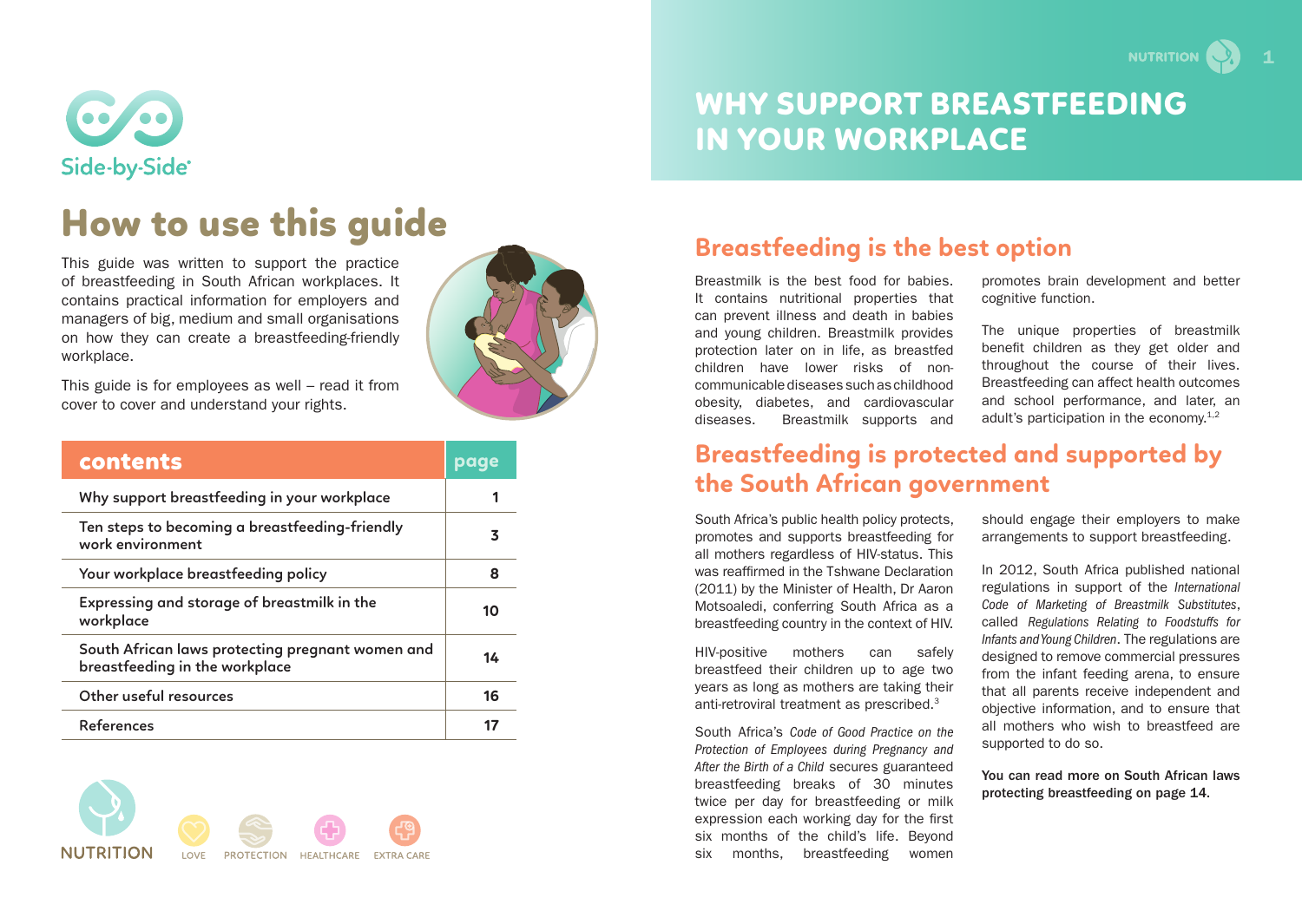# **More women make up the formal workforce than ever before**

The largest increase in the labour market has been among women.<sup>4</sup> with the majority (4.8 million or 67%) employed in the formal, non-agriculture sector. Women make up the majority of many labour markets including domestic workers, retail, hospitality, education, and nursing. Many of these women are in their childbearing years.

A breastfeeding nation is a healthy and productive nation. **Supporting breastfeeding in the workplace makes good business sense!**



# **What are the benefits of supporting breastfeeding in the workplace for employers?**

- Breastfeeding can reduce medical costs for mother and child. Based on American data, for every 1,000 babies not breastfed, there are an extra 2,033 doctors visits, 212 days in hospital and 609 prescriptions.<sup>5</sup>
- One-day absences to care for sick children occur more than twice as often for mothers of formula-fed infants $6$
- A study of multiple companies with breastfeeding support programmes found an average retention rate of 94%.7
- Last but not least, staff satisfaction and loyalty improve when breastfeeding mothers are respected and supported in the workplace.

### STEPS TO BECOMING A BREASTFEEDING FRIENDLY WORKPLACE 10

### 1 **step**

#### Appoint a working group to facilitate breastfeeding

support in the workplace - where possible under a wellness programme. The working group should start by developing a written breastfeeding policy to be endorsed by management. There is a generic example of a breastfeeding policy on page 8. Once complete and signed, the policy should be visible to all employees.

### 2 **step**

#### Build awareness among staff and management about the breastfeeding policy and the breastfeeding needs of working mothers through your human resource department, staff wellness and training programme, and your labour union. You can also use all internal communication channels, such as newsletters, noticeboards, email, and intranet, to build

3 **step**

awareness.

Identify an influential breastfeeding advocate from amongst your staff to champion the breastfeeding cause in your workplace and make it a standing item on your staff agenda.

### 4 **step**

Identify a suitable and private space for moms to breastfeed or express their breastmilk. The space will depend on your workplace's needs and demand. Ideally, a dedicated small room for the purposes of breastfeeding or expressing breastmilk should be made available. The dedicated breastfeeding room should be lockable and private, with lighting, a comfortable chair, and a plug point if moms are using electric breastmilk pumps. Breastfeeding employees should never be expected to express milk in a toilet. Toilets are unsanitary. They do not provide a place to comfortably express breastmilk. More information on breastfeeding rooms is on page 7.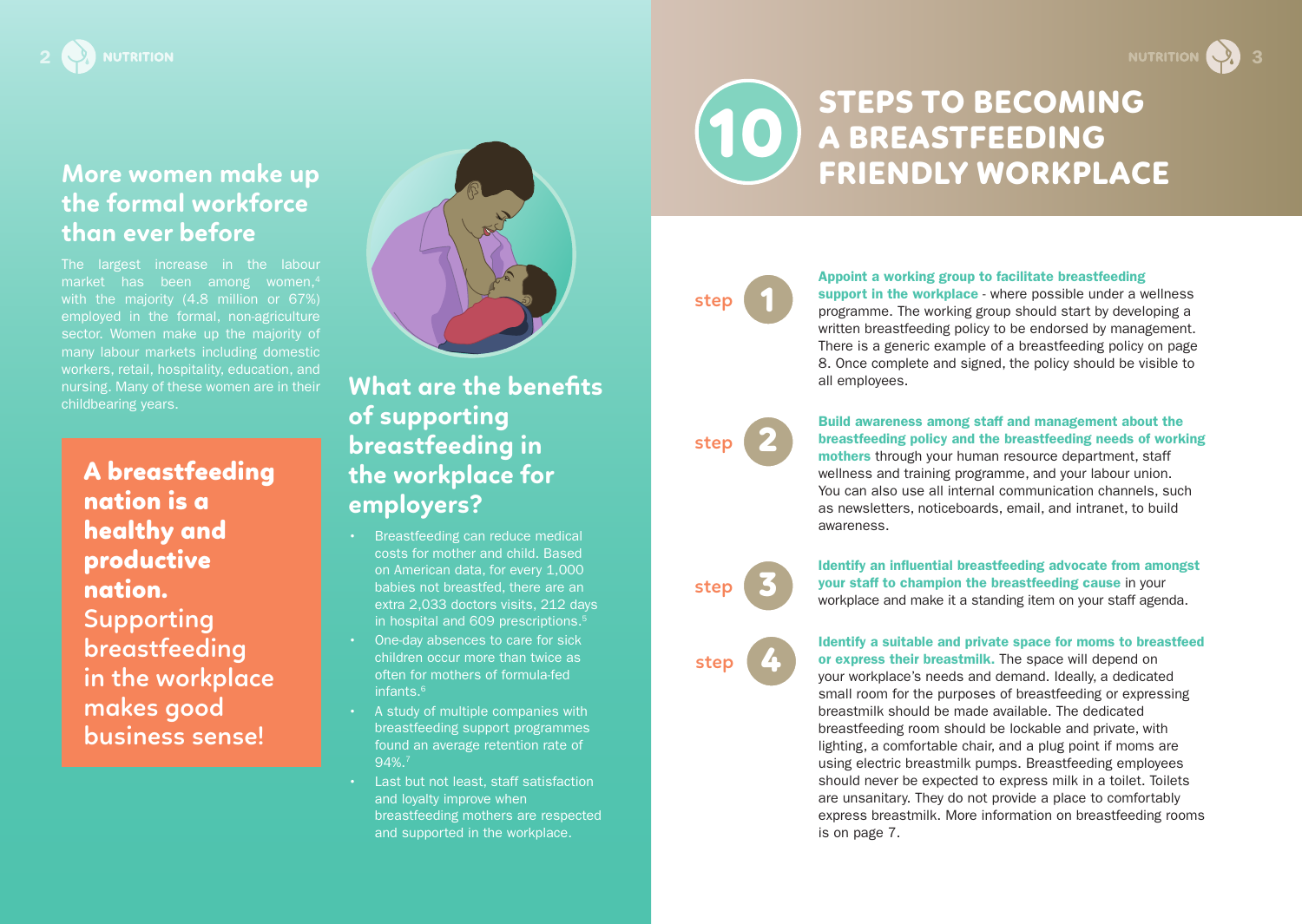#### Allow flexible scheduling of work duties to support<br>breastmilk expression during work hours; give new mothers<br>options for returning to work, such as working from home options for returning to work, such as working from home, part-time work, and extended maternity leave; consider providing on-site or near-site child care; and consider offering professional lactation management services and support through staff wellness programmes.

6 **step**

**step**

**step**

**step**

7

8

10

If possible, allocate a dedicated fridge for expressed breastmilk, as well as a dedicated hand basin. If this is not possible, employees can use personal cooler bags in the communal fridge and wet wipes.

It would be advisable to keep record/register of how many staff use the breastfeeding room and other services to evaluate their effectiveness, as well as the need to create more demand.

Report on and celebrate the establishment of your breastfeeding room in your staff newsletter or your intranet. Celebrate World Breastfeeding Week annually during August 1-7 each year (http://worldbreastfeedingweek.org).

9 **step**

Evaluate the breastfeeding policy and amend when necessary. This can be done through your company's employee wellness survey.

Photocopy the signs on the following pages and stick them up in a prominent place to show that you are a breastfeeding friendly workplace and to show where the breastfeeding room is.

# PLEASE DO NOT DISTURB





4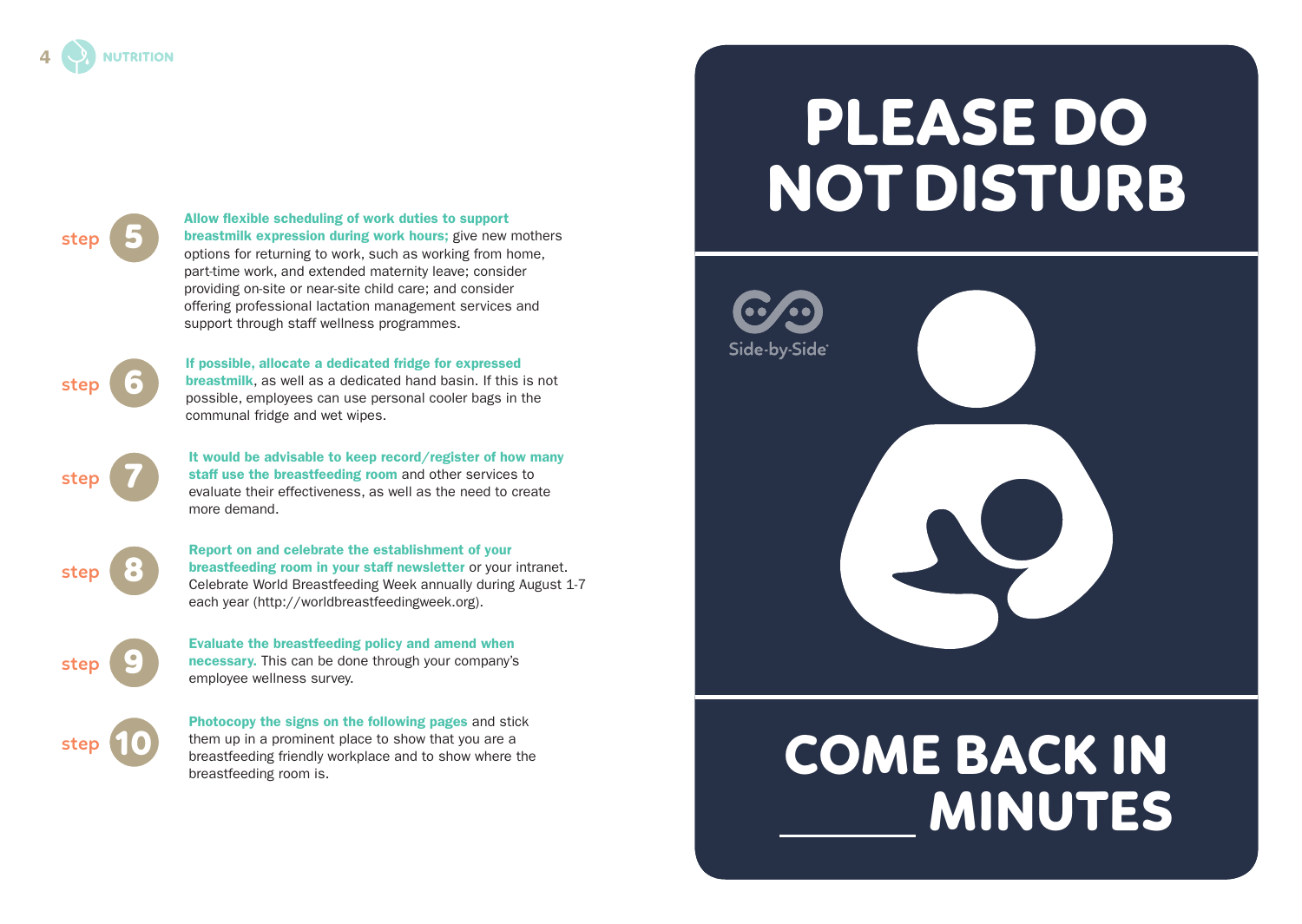

# BREASTFEEDING FRIENDLY WORKPLACE

# SETTING UP YOUR BREASTFEEDING ROOM

The breastfeeding room can be as basic or advanced as desired based on your company resources and staff needs. You can start with a very small room with the basic requirements and expand according to the need.

7

**NUTRITION** 

| <b>BASIC</b>                                                                                                                                                                                                                                                                                                                                                                                                                                                                                                               | <b>INTERMEDIATE</b>                                                                                                                                                                                                                                                                                                                                                                                                                                                                                                                                                    | <b>ADVANCED</b>                                                                                                                                                                                                                                                                                                                                                                                                                                                                                                                                                                                                                                                                                                                                                                                                                                           |
|----------------------------------------------------------------------------------------------------------------------------------------------------------------------------------------------------------------------------------------------------------------------------------------------------------------------------------------------------------------------------------------------------------------------------------------------------------------------------------------------------------------------------|------------------------------------------------------------------------------------------------------------------------------------------------------------------------------------------------------------------------------------------------------------------------------------------------------------------------------------------------------------------------------------------------------------------------------------------------------------------------------------------------------------------------------------------------------------------------|-----------------------------------------------------------------------------------------------------------------------------------------------------------------------------------------------------------------------------------------------------------------------------------------------------------------------------------------------------------------------------------------------------------------------------------------------------------------------------------------------------------------------------------------------------------------------------------------------------------------------------------------------------------------------------------------------------------------------------------------------------------------------------------------------------------------------------------------------------------|
| <b>REQUIREMENTS</b>                                                                                                                                                                                                                                                                                                                                                                                                                                                                                                        | <b>REQUIREMENTS</b>                                                                                                                                                                                                                                                                                                                                                                                                                                                                                                                                                    | <b>REQUIREMENTS</b>                                                                                                                                                                                                                                                                                                                                                                                                                                                                                                                                                                                                                                                                                                                                                                                                                                       |
| Clean room that is<br>$\bullet$<br>lockable and private<br><b>Electrical outlet</b><br>$\bullet$<br>Comfortable chair<br>$\bullet$<br>Disinfectant<br>$\bullet$<br>wipes (mothers<br>can provide for<br>themselves)<br>Room located near<br>$\bullet$<br>a source of running<br>water<br>Waste bin<br>$\bullet$<br>Employee can store<br>$\bullet$<br>milk in a public<br>refrigerator or<br>personal cooler<br>Printed educational<br>$\bullet$<br>resources obtained<br>from a reputable<br>source<br>(refer to page 16) | Clean room that<br>$\bullet$<br>is lockable and<br>private<br>Electrical outlet<br>$\bullet$<br>Comfortable chair/<br>$\bullet$<br>couch<br>Disinfectant<br>$\bullet$<br>wipes (mothers<br>can provide for<br>themselves)<br>Room has a<br>$\bullet$<br>washbasin with<br>clean running water<br>and soap<br>Employer-provided<br>٠<br>small refrigerator<br>for storing milk<br>Waste bin<br>٠<br>Printed educational<br>٠<br>resources obtained<br>from a reputable<br>source (refer to page<br>16)<br>Attractive wall<br>٠<br>hangings, floral<br>arrangement, etc. | Clean room that is lockable<br>$\bullet$<br>and private<br>Electrical outlet<br>$\bullet$<br>Comfortable chair/couch<br>$\bullet$<br>Disinfectant wipes<br>$\bullet$<br>(mothers can provide for<br>themselves)<br>Room has a washbasin<br>$\bullet$<br>with clean running water<br>and soap<br>Employer-provided small<br>$\bullet$<br>refrigerator for storing milk<br>Waste bin<br>$\bullet$<br>Printed educational<br>$\bullet$<br>resources obtained from<br>a reputable source (refer to<br>page 16)<br>Employer-provided TV and<br>$\bullet$<br>DVD for mothers to watch<br>breastfeeding DVD on milk<br>expression<br>Employer-provided radio to<br>$\bullet$<br>play relaxing music<br>Storage lockers for<br>٠<br>essential items<br>Desk or table top space<br>$\bullet$<br>Attractive wall hangings,<br>$\bullet$<br>floral arrangement, etc. |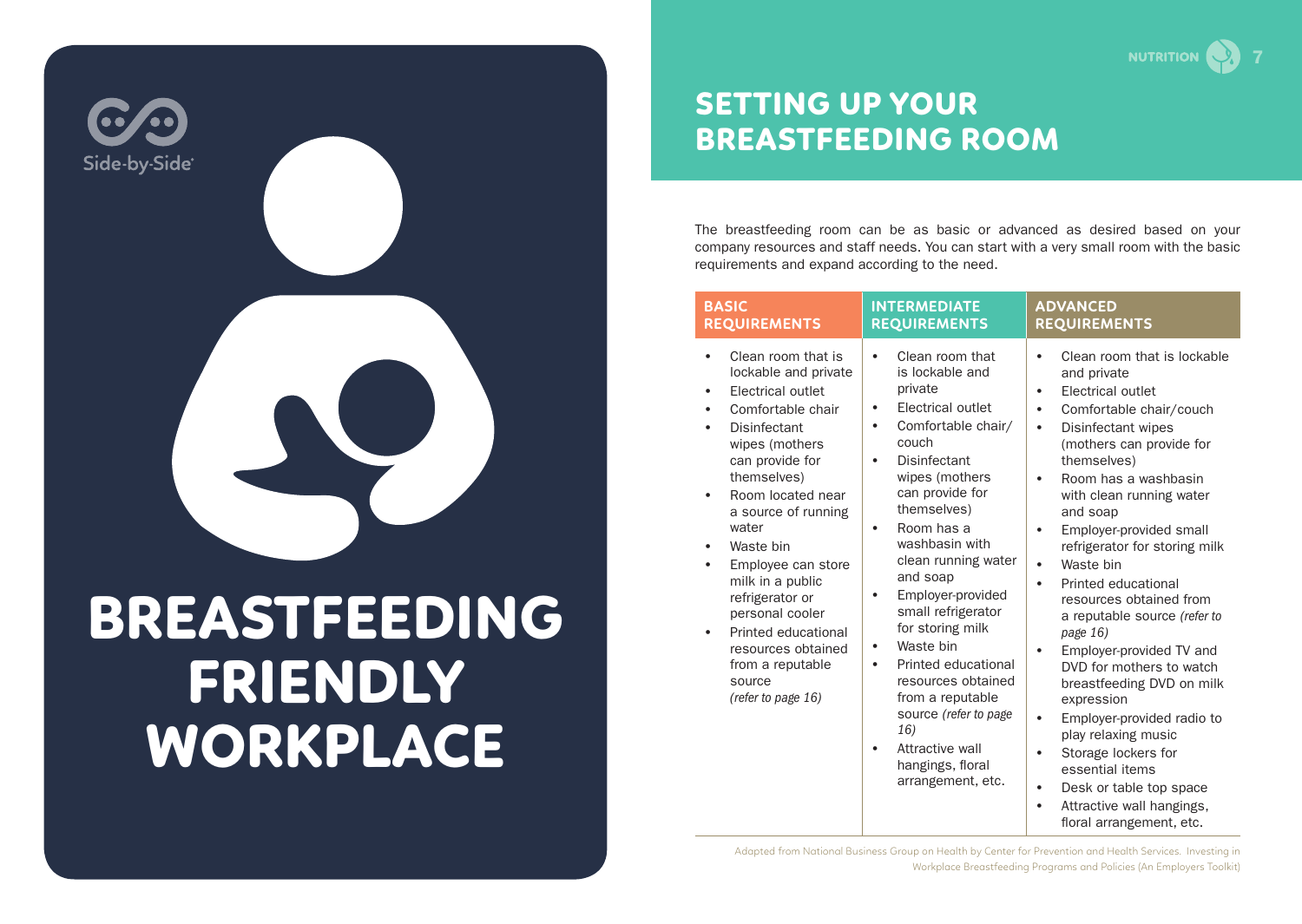# TEMPLATE OF A WORKPLACE BREASTFEEDING POLICY

Breastfeeding friendly workplaces need a breastfeeding policy endorsed by management. Use the breastfeeding policy template below as is, or as a guide to develop something suitable for your workplace's needs. In either instance, remember to circulate the complete and signed policy widely amongst staff using all internal communication channels available: email, noticeboards, intranet, newsletters, workers unions, wellness programmes, etc.

#### Workplace breastfeeding policy for *[insert Business / Company / Workplace Name]*

#### Background

*(insert workplace name) recognises that breastmilk is the recommended ideal, most healthful, natural and economic food for healthy growth and development of infants and young children. Our policy is to support the needs of breastfeeding mothers when they return to work.* 

*(insert workplace name) therefore promotes and supports breastfeeding* 

*and the expression of breastmilk by employees who are breastfeeding.* 

#### Purpose

*To provide a guideline to supervisors and managers with regard to employees who choose to breastfeed or express breastmilk for their babies.*

#### **Scope**

*The provisions contained in this policy are applicable to employees who return from maternity leave as well as new appointees who are breastfeeding at the time of appointment.* 

#### Legislative framework

- *Constitution of the Republic of South Africa, No 108 of 1996*
- *Labour Relations Act, No 66 of 1995 as amended*
- *Basic Conditions of Employment Act, No 75 of 1997*
- *Employee Equity Act, No 55 of 1998*
- *Code of Good Practice on the Protection of Employees during pregnancy and after the birth of a child as per the regulation Gazette No 6342 of 1998, issued in terms of the Basic Conditions of Employment Act of 1997*

#### Arrangements

- *1. On return from maternity leave, the employee will inform the direct supervisor that she is breastfeeding.*
- *2. The supervisor, in conjunction with the manager, will ensure that reasonable provision is made within the workplace to accommodate female employees who request to breastfeed or express breastmilk.*
- *3. Employees can request and be granted reasonable time-off to breastfeed her baby or for expressing breastmilk.*
- *4. Such time-off will not be regarded as vacation leave, but a record must be kept as part of the regular attendance management system of the institution.*
- *5. Arrangements should be made for employees to have breaks of 30 minutes twice per day for breastfeeding or milk expression each working day for the first six months of the child's life, over and above normal breaks. Beyond six months, breastfeeding women should engage their employers to make arrangements to support breastfeeding.*
- *6. Operational requirements must be considered at all times as discussed by the employee and supervisor.*
- *7. In cases where abuse of time is suspected, the employer may investigate and take action according to company policy.*

#### Space and facilities

*It is recognised that bathroom facilities are not appropriate for women to breastfeed or express breastmilk.*

*The following will be provided for breastfeeding and/or expressing of breastmilk:* 

- *A clean, comfortable and private space at or near the workplace*
- *Appropriate signage (i.e.: "ROOM IN USE") to ensure privacy*
- *Comfortable chair with supportive arms for breastfeeding*
- *Small table and chair for expressing breastmilk*
- *In case that an electrical breast pump is used, accessible electrical outlets will be needed.*
- *Baby changing station or table with a means to hygienically clean area*
- *Proximity to washing facilities with a clean, safe water source for hand washing and rinsing out breast pump equipment*
- *A small refrigerator or space in a refrigerator for safe storage of breastmilk. Alternatively, the employee can provide her own cooler bag with ice packs for the storage of breastmilk.*

*Breastfeeding women will provide their own containers for the expression and storage of breastmilk in the refrigerator. The breastmilk containers will be clearly labelled by the mother with a name and date.* 

#### Promotion and communication of policy

*This policy will be communicated to all staff of (insert workplace name)* **and will be** *reiterated to female employees commencing maternity leave. The policy will also be included in the new employee's orientation programme.*

#### Further information

*For further information or assistance in relation to this policy please contact:*

 *(insert name and contact details of contact person)* 

| <b>Authority</b> | [Approved by] |
|------------------|---------------|
|                  |               |

[Date approved] [Last reviewed]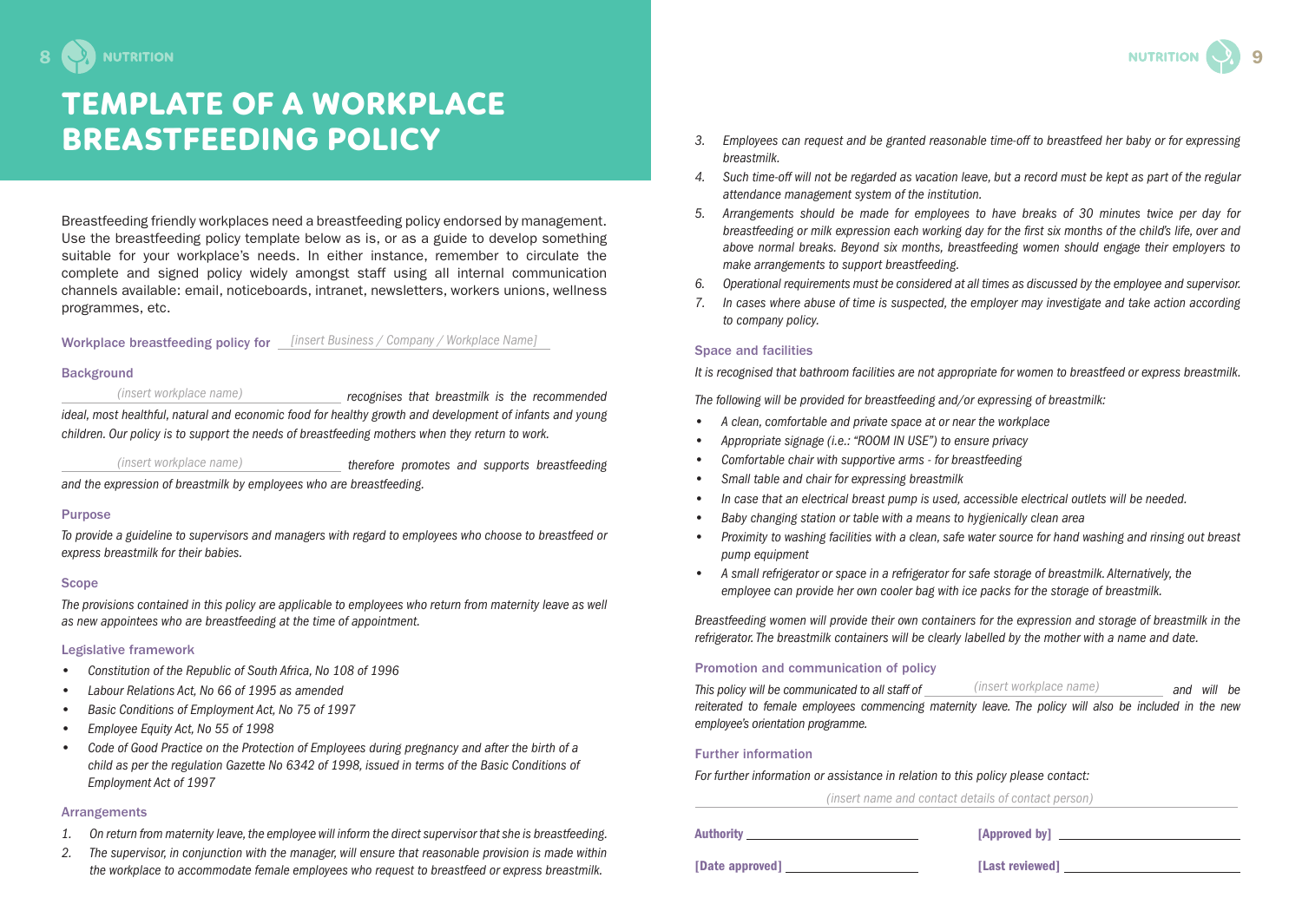

# EXPRESSING AND STORAGE OF BREASTMILK IN THE WORKPLACE

Many mothers are choosing to continue breastfeeding after they return to work by direct feeding when they are with their baby, and expressing breastmilk for when they are away from their baby. Direct feeding before and after work, during the night, and weekends is a great way to help keep breastmilk supply going and to bond with your baby.

At work, there are two ways that a mother can express breastmilk: hand expression, which is a great skill to know, and using a manual or electric breast pump.

## **How to express by hand**

Wash your hands and have a clean collection container with wide mouth ready to collect your milk.

Before you start, spend some time gently massaging your breasts with your hands. You can use a warm cloth to add some heat which can help. 2

Make yourself comfortable in an upright position while leaning forward slightly. 3

Hold the container near your breast under nipple and areola.

Direct feeding before and after work, during the night, and weekends **is a great way to help keep breastmilk supply going and to bond with your baby.**

- When you are ready to start, place your thumb on the top of your breast and your fingers below the breast about 4 cm from the nipple on the areola (darker ring around your nipple). 5
	- Apply steady pressure into the breast toward the chest wall, repeat a few times. If no milk comes out move your finger closer or further away from the nipple and repeat the pressure.

Apply a steady pressure towards the chest wall and not the nipple. Your milk will be in the breast and not in the nipple.

As you apply the pressure the pads of the thumb and finger move toward each other pushing in and not pulling towards the nipple. Find a good rhythm of compression and relax similar to your baby's suck pattern.

8

Alternate between breasts every **Alternate between breasts every** as you become comfortable and few minutes (about 5 times per salilled in hand expressing. breast), rotate your fingers around the nipple so that all areas of your



You may find these resources on hand expression of breastmilk useful https://globalhealthmedia.org/videos/breastfeeding/ https://youtu.be/6ZViuYKX5LU https://100percentbreastfed.co.za/

breast have been expressed and feel soft. This should take about 20-30 minutes.

Do not feel discouraged about the amount that you are able to express. It may only be a few drops when you start but it will increase 10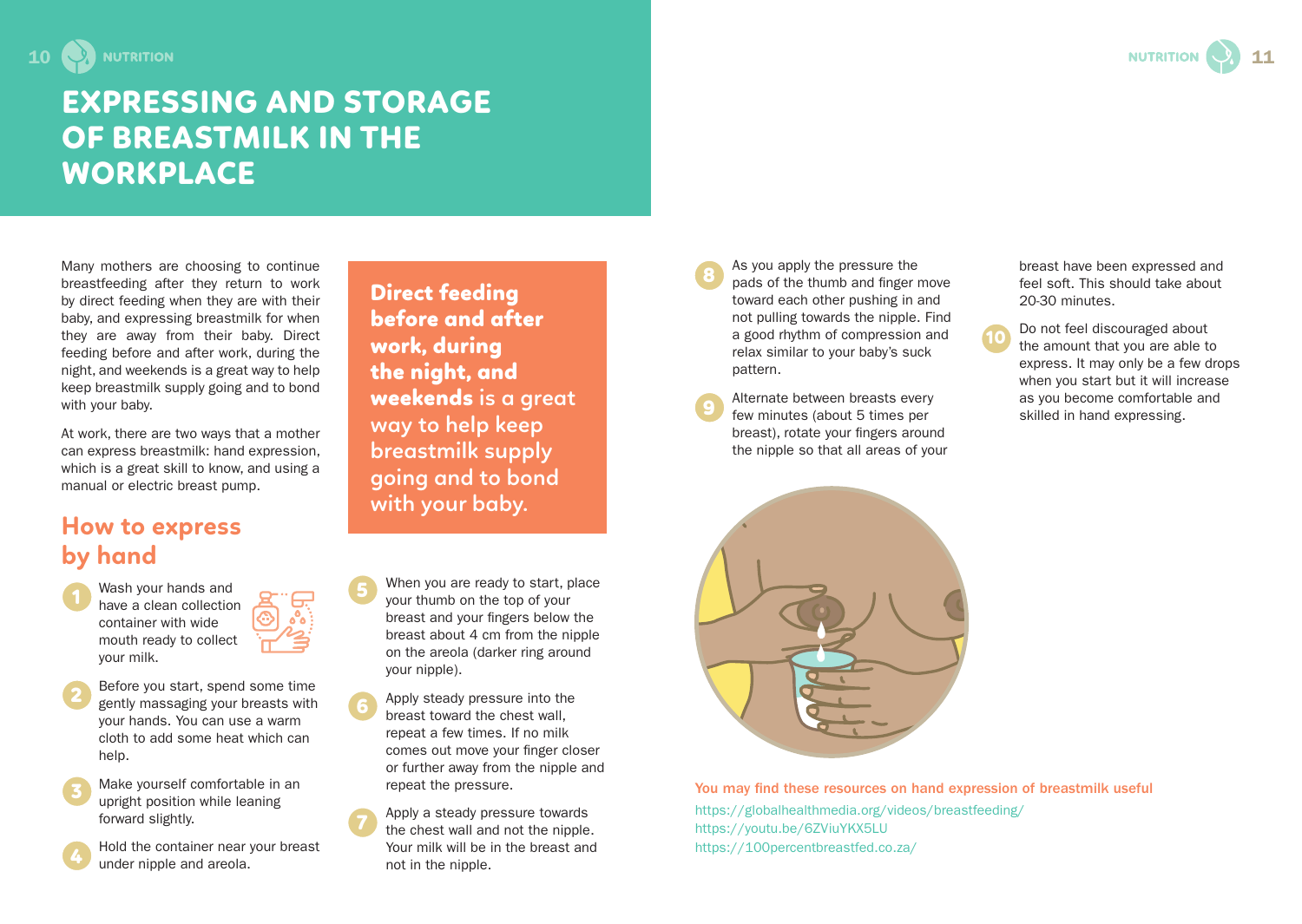# **Building up breastmilk supplies**

A good time to start your frozen expressed breastmilk reserve is around one to two months before you go back to work. This is long enough to get over the anxiety of going back to work, to learn the skill of expressing breastmilk at home, and get a good amount of breastmilk stored. Some mothers expect to express lots of milk but this may be difficult because you are still feeding your baby and then expressing for extra milk afterwards – that's why it's good to get a head start.

#### Below are some storage tips for freezing expressed breastmilk:

- Name and date the breastmilk container with the date on which you expressed it. Use the breastmilk with the earliest date first (apply the first in, first out rule).
- Freeze your breastmilk in the amounts that you will most likely need. If baby drinks 50 ml a feed, store in 50 ml amounts or in the full amount for the day.
- Only add breastmilk to breastmilk of the same temperature. For example, warm milk from your breast should be allowed to cool down in the fridge before it is mixed with breastmilk that has been in the fridge.

# **Storage guidelines for expressed breastmilk for full term healthy babies at home:**

| <b>MILK</b><br><b>STORAGE/</b><br><b>HANDLING</b> | <b>DEEP</b><br><b>FREEZE</b><br>$-18^{\circ}$ C | <b>FREEZER</b><br><b>SECTION OF</b><br><b>FRIDGE WITH</b><br><b>SEPARATE</b><br><b>DOOR</b> | <b>FRIDGE 4°C</b>                                | <b>INSULATED</b><br><b>COOLER</b><br><b>WITH ICE</b><br>PACKS 15°C | <b>ROOM</b><br><b>TEMPERATURE</b><br>$25^{\circ}$ C                       |
|---------------------------------------------------|-------------------------------------------------|---------------------------------------------------------------------------------------------|--------------------------------------------------|--------------------------------------------------------------------|---------------------------------------------------------------------------|
| <b>Fresh</b>                                      | 6 to 12<br>months                               | 3 months                                                                                    | 3 days<br>optimal; up<br>to 6 days<br>acceptable | 24 hours                                                           | 4 hours optimal;<br>up to 8 hours<br>acceptable under<br>clean conditions |
| Frozen,<br>thawed in<br>fridge                    | Do not<br>refreeze                              | Do not<br>refreeze                                                                          | 24 hours                                         | Do not store                                                       | 4 hours                                                                   |
| Thawed,<br>warmed, not<br>fed                     | Do not<br>refreeze                              | Do not<br>refreeze                                                                          | 4 hours                                          | Do not store                                                       | Until feeding ends                                                        |
| <b>Warmed, fed</b>                                | <b>Discard</b>                                  | <b>Discard</b>                                                                              | <b>Discard</b>                                   | <b>Discard</b>                                                     | Until feeding ends                                                        |

# **Preparing breastmilk before it is fed to your baby**

Breastmilk can be defrosted in the fridge the day before you need to use it. You can warm up the expressed breastmilk to room temperature by standing it in a container of warm water.

Most breastmilk will separate if it has stood for a time. If this happens gently mix the breastmilk by slowly shaking up your container. **DO NOT** boil your breastmilk or use a microwave to heat it; this can damage the nutritional properties of your breastmilk and also burn your baby's mouth.



DO NOT boil your breastmilk or use a microwave to heat it; this can damage the nutritional properties

By following the guidelines below, you will be able to express your breastmilk and leave it for your baby while you are at work. Make sure that the person looking after your baby knows how much breastmilk to give at each feed and how to feed your breastmilk to your baby.

## **Expressed breastmilk guidelines for feeding**

| <b>BABY'S AGE</b>        |                 | AVERAGE MILK PER FEED   AVERAGE MILK INTAKE PER DAY |
|--------------------------|-----------------|-----------------------------------------------------|
| First week (after day 4) | $\mid$ 30-60 ml | 300-600 ml                                          |
| Weeks $2 & 3$            | 60-90 ml        | 450-750 ml                                          |
| Months 1-6               | 90-150 ml       | 750-1040 ml                                         |

Adapted from Nancy Mohrbacher, IBCLC

After six months, when your baby is starting to eat solids, his or her breastmilk intake will begin to decrease. However, you should continue to breastfeed because breastmilk will still contribute significantly to your baby's nutritional needs.

| <b>BABY'S AGE</b> |                | AVERAGE MILK PER FEED   AVERAGE MILK INTAKE PER DAY |
|-------------------|----------------|-----------------------------------------------------|
| 7 to 11 months    | $120 - 150$ ml | $800 - 900$ ml                                      |
| 12 to 24 months   | $100 - 120$ ml | $400 - 550$ ml                                      |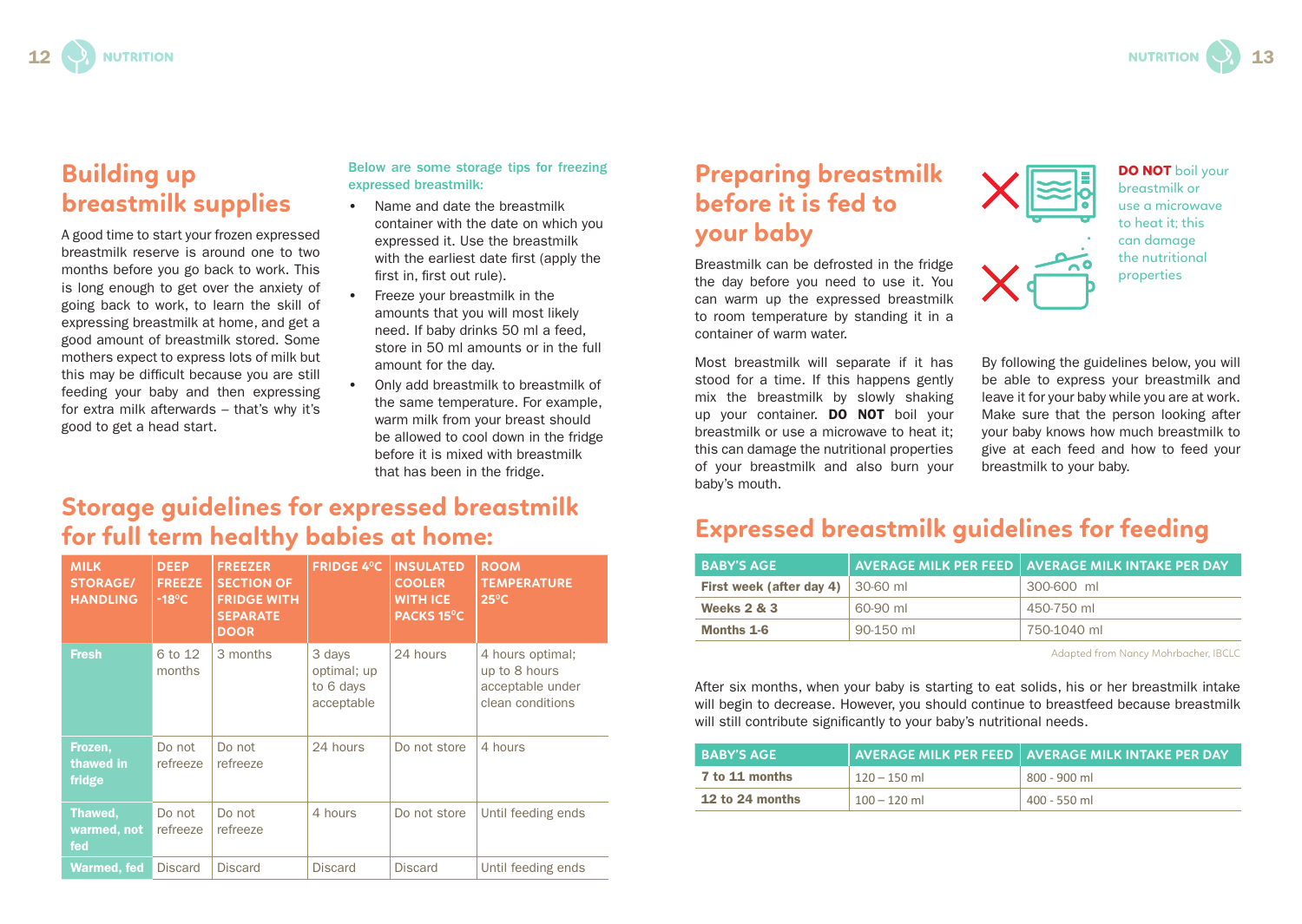



# SOUTH AFRICAN LAWS PROTECTING PREGNANT WOMEN AND BREASTFEEDING IN THE WORKPLACE

The *South African Code of Good Practice on the Protection of Employees during Pregnancy and after the Birth of a Child* which forms part of the *Basic Conditions of Employment Act (No. 75 of 1997 as amended)*, stipulates that arrangements should be made for employees who are breastfeeding to have breaks of 30 minutes twice per day for breastfeeding or milk expression each working day for the first six months of the child's life.

*The Basic Conditions of Employment Act (No. 75 of 1997 as amended)* offers women four months' maternity leave, six weeks of which must be taken after the birth of the baby. Paid maternity leave is not obligatory.

Unemployment insurance in the form of a maternity benefit can be claimed if contributions have been made by the mother to the Unemployment Insurance Fund (UIF) in the months preceding her pregnancy. The benefit can be claimed for a maximum of 121 days of up to an amount of 60 percent of the contributor's salary. However, a sliding scale is adopted, and women earning at the higher end of the scale may claim significantly less than 60 percent. The highest earning women may claim a maximum of only 38 percent of their salary.

The *Basic Conditions of Employment Act, the Labour Relations Act (No. 66 of 1995), and the* 

*Promotion of Equality and Prevention of Unfair Discrimination Act (No. 4 of 2000)* protect women against dismissal during their maternity leave; deem dismissals for pregnancy or reasons related to pregnancy as automatically unfair; and expressly prohibit any form of discrimination on the grounds of pregnancy.

*Code of Good Practice on the Protection of Employees During Pregnancy and After the Birth of a Child* as per the regulation Gazette No 6342 of 1998, issued in terms of the *Basic Conditions of Employment Act of 1997* (the Code) guarantees breastfeeding breaks. South Africa has adopted the Code which provides that arrangements should be made to enable women who are returning to work to have breaks of 30 minutes twice per day for breastfeeding or milk expression each working day for the first six months of the child's life. The Code was developed and adopted in terms of section 87(1)(b) of the *Basic Conditions of Employment Act*, with the objective of providing "guidelines for employers and employees concerning the protection of the health of women against potential hazards in their work environment during pregnancy, after the birth of a child and while breastfeeding".

The code of good practice can be found on the Department of Labour website.



By creating a supportive environment for breastfeeding mothers in the workplace, **you are complying with legislation and promoting the health and wellbeing of your employees and their babies.**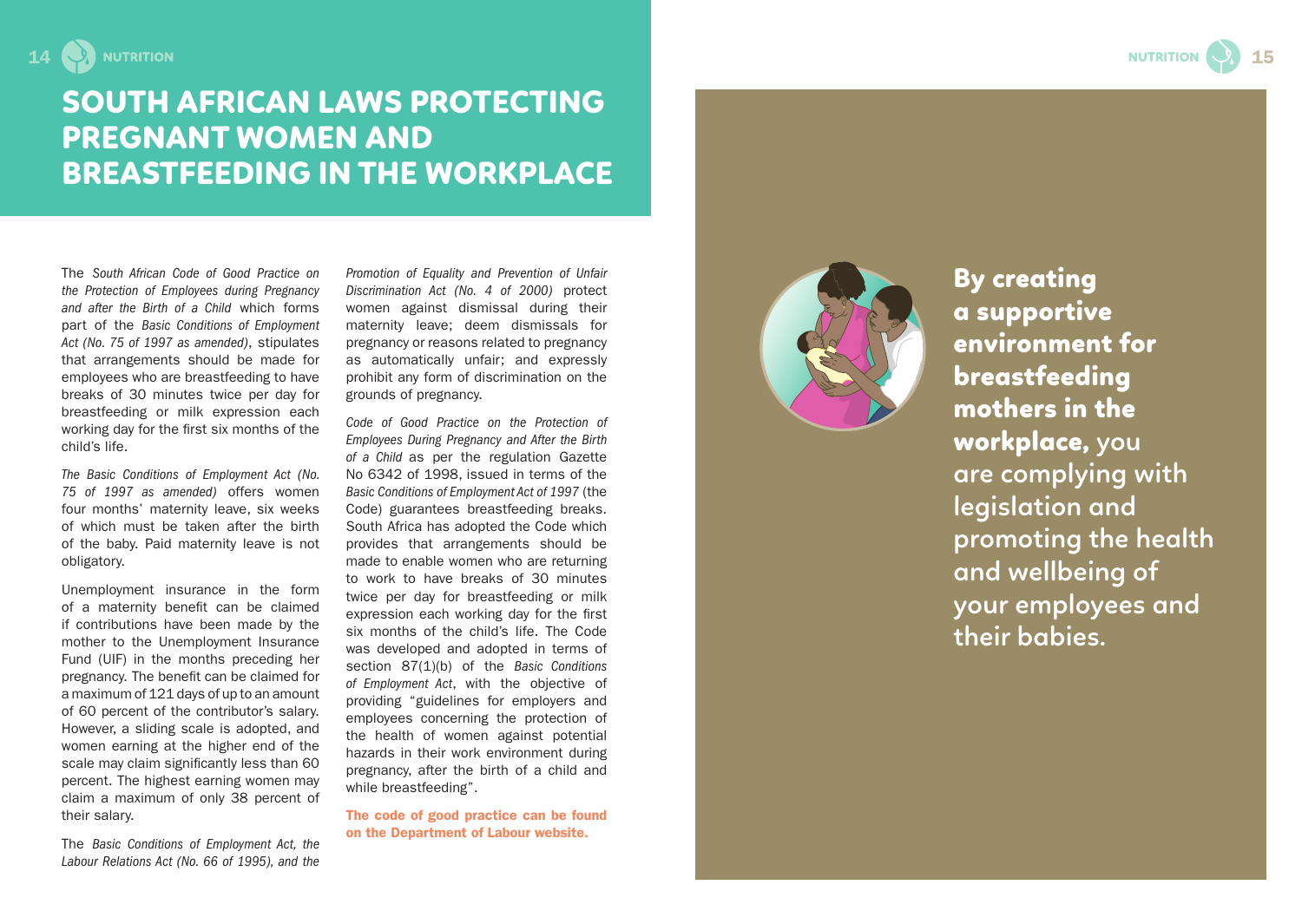# OTHER USEFUL RESOURCES

# **Breastfeeding resources**

- South African Department of Health http://www.health.gov.za/
- The South African Breastmilk Reserve (SABR) is the Department of Health's largest milk bank partner. They can help you find out if there is a milk bank near you, which you can donate to, or access - https://www.sabr.org.za
- The Human Milk Bank Association of South Africa (HMBASA) is an NGO that coordinates milk banks in South Africa - https://hmbasa.org.za
- International Baby Food Action Network (IBFAN) aims to improve the health and well-being of babies and young children, their mothers and their families through the protection, promotion and support of breastfeeding - www.ibfan.org
- World Health Organisation www.who.int/topics/breastfeeding/en/
- UNICEF https://www.unicef.org/nutrition/index\_24824.html
- World Breastfeeding Week http://worldbreastfeedingweek.org
- 100% breastfed campaign https://100percentbreastfed.co.za/

### **Resources for pregnant women and caregivers of babies and young children**

- Sign up for to MomConnect a free SMS and Whatsapp stage-based messaging service from the National Department of Health. Dial \*134\*550# from your cellphone to register.
- Look out for the *How to Raise a Happy and Healthy Child* booklet in your home language in your state clinic or hospital, as well as other Side-by-Side materials.

# REFERENCES

*1 WHO. 2003. Global strategy for infant and young child feeding: World Health Organization. www.who.org/ nutrition Accessed 28 June 2018*

*2 Victora, C.G., Bahl, R., Barros, A.J., França, G.V., Horton, S., Krasevec, J., Murch, S., Sankar, M.J., Walker, N. & Rollins, N.C. 2016. Breastfeeding in the 21st century: epidemiology, mechanisms, and lifelong effect. The Lancet, 387(10017):475-490.*

*3 Dept. of Health (2017). IYCF policy 2013 amendment, Nutrition Directorate, 7 June 2017*

*4 Dept. of Labour http://www.labour.gov.za/DOL/ downloads/documents/useful-documents/labourmarket-research-and -statistics/Labour%20Market%20 Research%20%20Women%20in%20the%20South%20 African%20Labour%20Market%201995%20-%202005. pdf Accessed 25 June 2018*

*5 Ball TM, Wright AL. (1999). Health care costs of formula-feeding in the first year of life. Pediatrics,103(4):870-876*

*6 Cohen R, Mrtek MB, Mrtek RG (1995). Comparison of maternal absenteeism and infant illness rates among breastfeeding and formula-feeding women in two corporations. American Journal of Health Promotion, 10(2),148-153.*

*7 Ortiz J, McGilligan K, Kelly P. Duration of breast milk expression among working mothers enrolled in an employer-sponsored lactation program. Pediatric Nursing. 2004;30(2):111-119*

*8 https://www.cdc.gov/breastfeeding/pdf/BF\_guide\_2. pdf Accessed 29 June 2018*

*9 Jones & Tully, 2006, Best Practice for Expressing, Storing and Handling Human Milk in Hospitals, Homes and Child Care Settings*